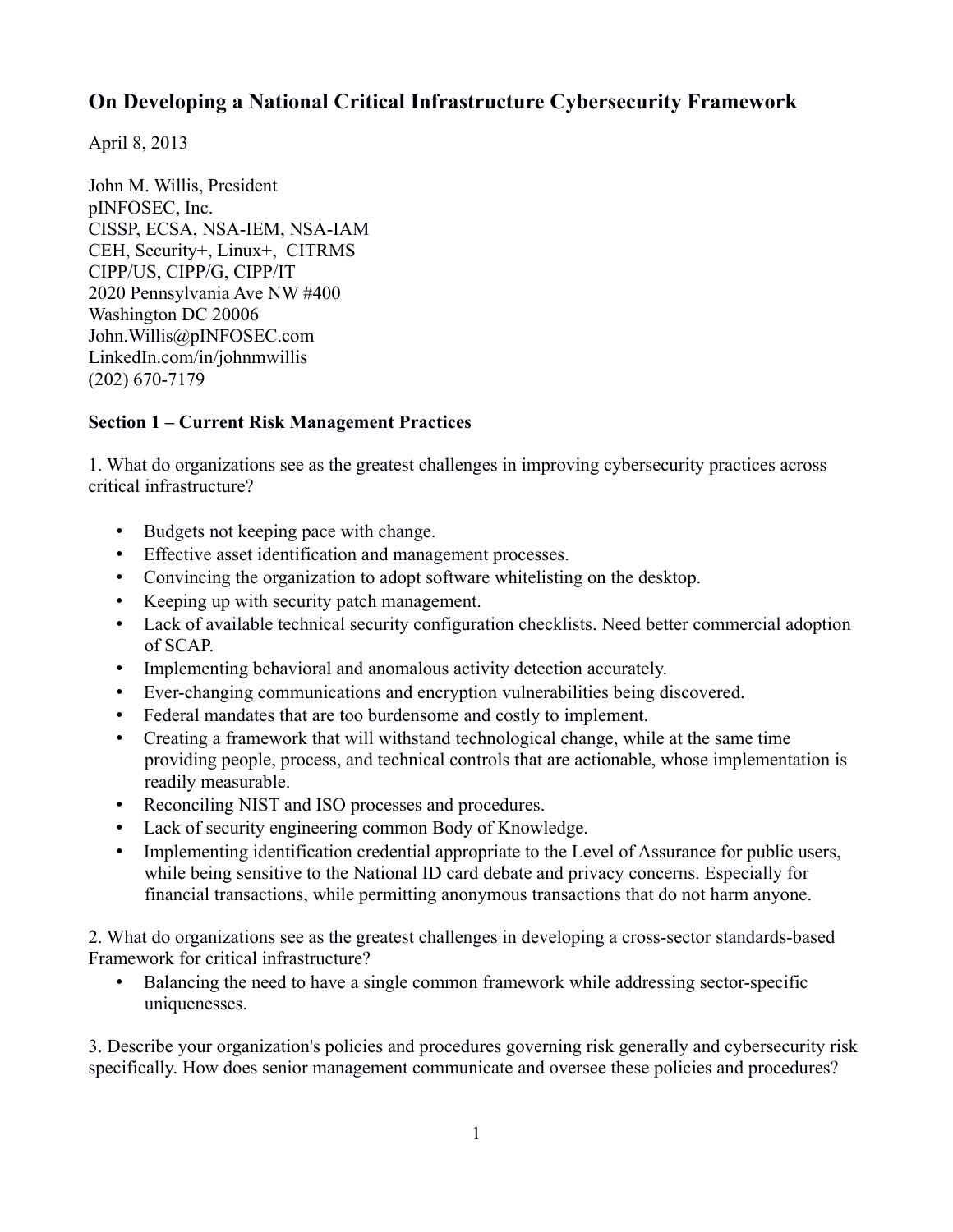- Financial sector generally uses processes and controls developed under ISO 27001.
- 4. Where do organizations locate their cybersecurity risk management program/office?
	- No response provided.
- 5. How do organizations define and assess risk generally and cybersecurity risk specifically?
	- Financial sector looks to DISA STIGs, NSA, and Center for Internet Security for security configuration guidance. More recently, SCAP XCCDF files are available for consideration; however, the financial sector has yet to embrace them.

6. To what extent is cybersecurity risk incorporated into organizations' overarching enterprise risk management?

• Generally, most organizations are not very effective at this, as is evidenced by a defensive posture as opposed to an aggressive Strategic Plan that is focused on business processes in support of security architecture and engineering to prevent security breaches in the first place. This is largely due to the approach of merely buying a technical solution to solve the problem and expending as little as possible to address the problem. In all fairness, at least a number of larger organizations have begun to make an impact on in-house development application security.

7. What standards, guidelines, best practices, and tools are organizations using to understand, measure, and manage risk at the management, operational, and technical levels?

- ISO/IEC 27001
- NIST SP 800 series of special publications
- The SCAP suite, including MAEC, CyBOX, STIX, TAXI, etc.
- News and data feeds
- Open source security tools
- DISA STIGs, NSA, and Center for Internet Security for technical security configuration checklists, and now, SCAP (commercial sector needs better adoption of SCAP)

8. What are the current regulatory and regulatory reporting requirements in the U.S. for organizations relating to cybersecurity?

- • States have varying requirements pertaining to data protection and breach notification.
- • Varying requirements cause a myriad of issues.
- • When it comes to sharing information, various bits of information must be kept confidential. Each source of such data implements its own reporting requirements. This should be standardized.

9. What organizational critical assets are interdependent upon other critical physical and information infrastructures, including telecommunications, energy, financial services, water, and transportation sectors?

• There is an overabundance of interconnectedness—to the extent that it is a real issue. A failure in one critical infrastructure service can cause failure in another critical infrastructure service.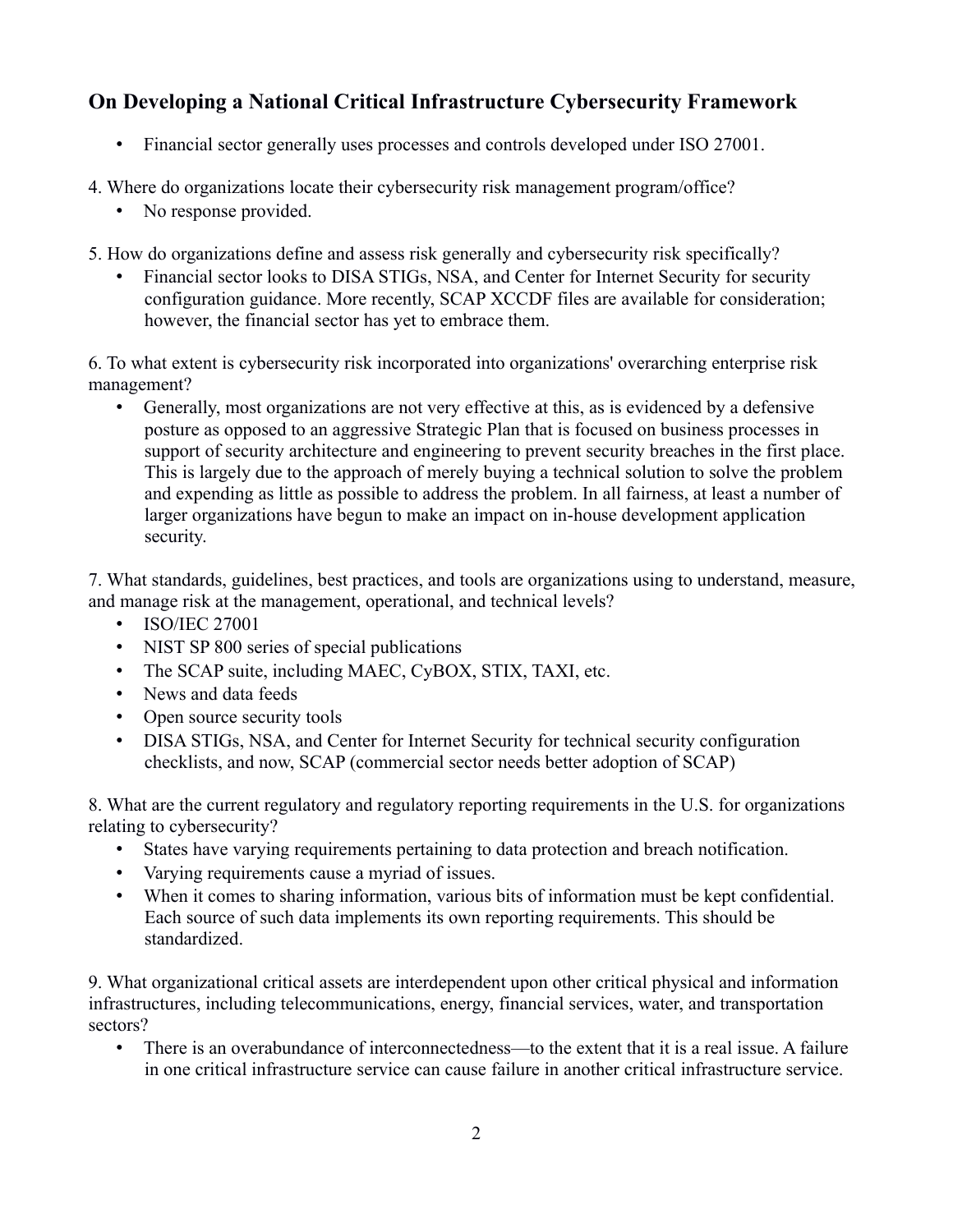To this extent the critical infrastructure of this country is rather fragile. There is a potential for "butterfly" effects that would result in significant injury in ways not imagined.

- All systems must be safety engineered in a manner so as to fail in a safe mode.
- Failover features must exist and not cause additional failures during the failover process.

10. What performance goals do organizations adopt to ensure their ability to provide essential services while managing cybersecurity risk?

- Not all organizations have an effective program in place to routinely test the effectiveness of their physical and technical security.
- Not all organizations engage in disaster recovery planning and exercises.
- Mandates and incentives should be considered to facilitate corrective action in the above areas. And not just for critical infrastructure sectors.

11. If your organization is required to report to more than one regulatory body, what information does your organization report, and what has been your organization's reporting experience?

• No response provided.

12. What role(s) do or should national/international standards and organizations that develop national/international standards play in critical infrastructure cybersecurity conformity assessment?

- • Conformity assessment should be performed by US-based entities.
- • It is certainly reasonable for the US to adopt an international standard.

#### **Section 2 – Use of Frameworks, Standards, Guidelines, and Best Practices**

- 1. What additional approaches already exist?
	- There are numerous approaches. ISO 27001 is most comprehensive. Proper application of ISO 27001 should ensure conformance to others.
	- NIST SP 800-53 and the 20 Critical Security Controls, plus technical security configuration checklists
- 2. Which of these approaches apply across sectors?
	- ISO 27001 and NIST
- 3. Which organizations use these approaches?
	- • Generally, regulated industries and government.
- 4. What, if any, are the limitations of using such approaches?
	- Most are limited due to sector focus. ISO 27001 is considered to be an umbrella standard.
	- Each framework has to be customized for each enterprise's business model, technology environment, etc.
	- They don't address social engineering issues.
- 5. What, if any, modifications could make these approaches more useful?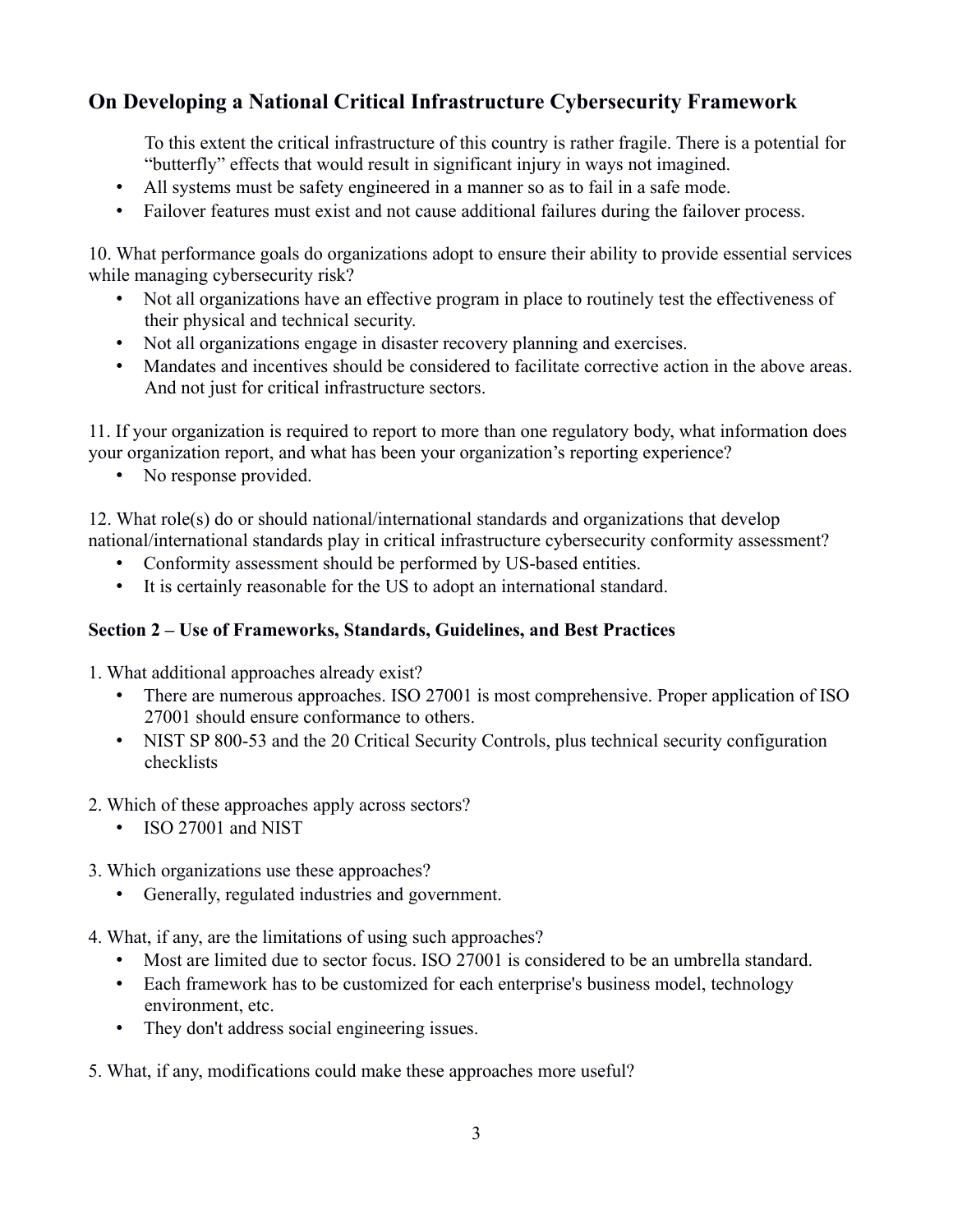- ISO 27001 should be used as a starting point for a new document or modification.
- • Ensure sector-specific concerns are incorporated.
- • Ensure alignment with NIST Risk Management Framework.
- Incorporate the 20 Critical Security Controls.
- Generate actionable business and IT standards and controls. Utilize NIST SP 800-53 and SP 800-53A, and NIST Checklists (SCAP, STIGs, NSA, etc. ).
- Make them detailed enough so that it is possible to identify and collect metrics appropriate to document conformance to the controls.
- Information that is sector-specific goes into an appendix.
- Sample process and procedure examples may be helpful to compensate for tendency to just buy a solution and try to do as little work as possible.
- NIST should designate a certifying entity, who should test the implementation of processes and controls.
- Continue efforts with the IETF SACM, eventually solidifying situational awareness capabilities.

6. How do these approaches take into account sector-specific needs?

Some have sector-specific standards. Others tailor something like ISO 27001.

7. When using an existing framework, should there be a related sector-specific standards development process or voluntary program?

- • A sector-specific development process is needed to cover the unique aspects of each sector.
- Sectors, regulators, and security experts should be engaged in the framework and standards development process, and adherence to should be mandated by law.
- • Each sector has its own specific risks, issues and concerns.
- Common language should be in the main set of documentation. Sector-specific information should be an appendix/annex to that documentation.
- Phase-in mandated changes to minimize impact to organizations, and resulting economic adjustments.
- • Organizational change is already hard, and is even harder when trying to implement voluntarily.

8. What can the role of sector-specific agencies and related sector coordinating councils be in developing and promoting the use of these approaches?

- Serve as responsible entity driving standards development as well as the overall compliance and enforcement responsibility through designated entities.
- Facilitate information sharing.

9. What other outreach efforts would be helpful?

- Regular meetings of the common body, as well as specific sectors, as part of a continuous improvement methodology for the Nation.
- Increased education and cybersecurity exercises specifically covering critical infrastructure attacks, countermeasures, kinetic effects, economic effects, terrorism, organized cybercrime and collateral damage.
- Initiate efforts to focus on creating Cyber Strategic Plans in order to gain control of the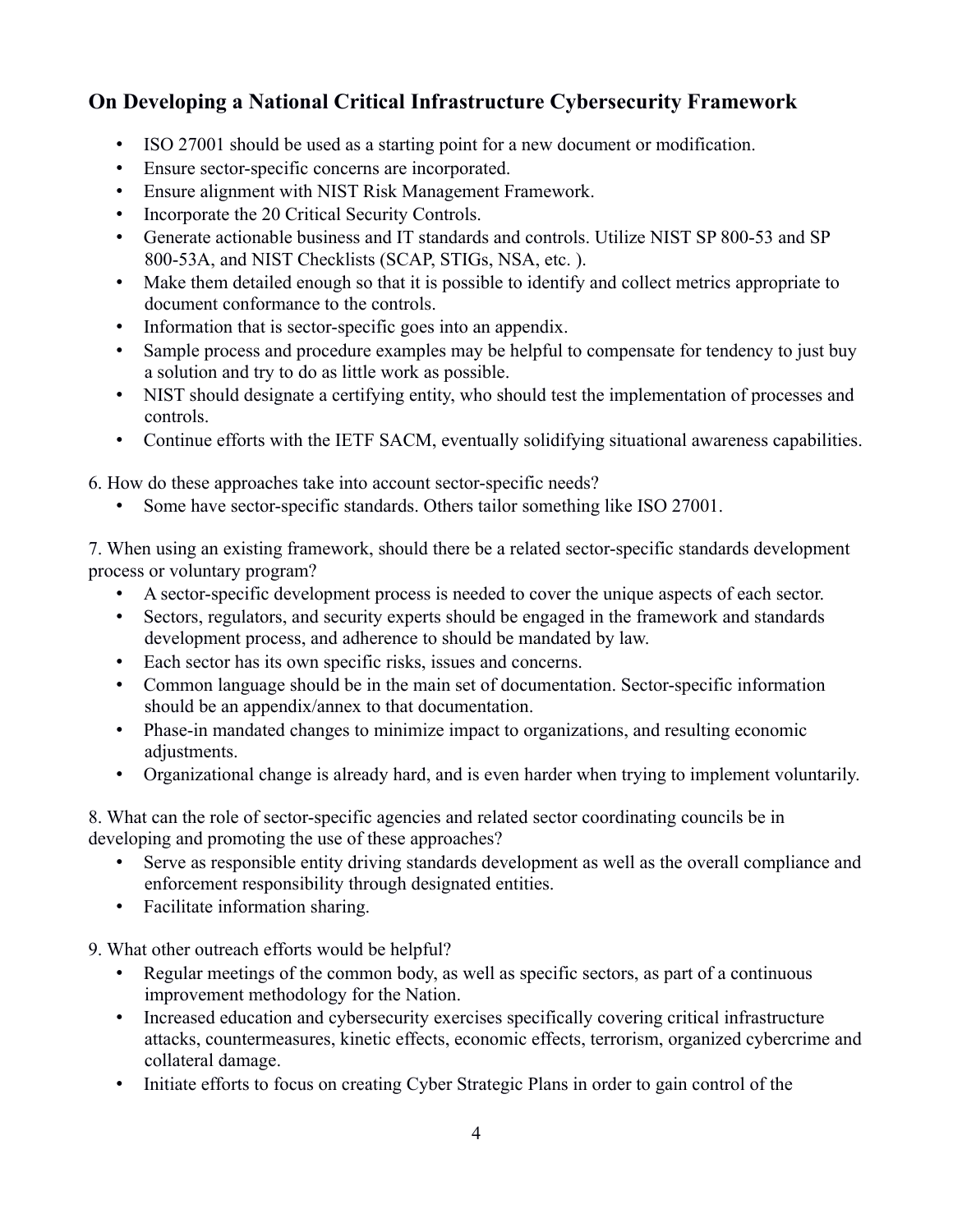situations and significantly decrease the level of reactive efforts. Focus on goals and objectives to turn the situation around. The perfect storm we have now is like a company that is going under. Turnaround management techniques need to be applied. Focus industry on security research engineering of proactive solutions. Engage vendors, companies and agencies in this cooperative program. Make funding of novel research easier. Peel back the onion. Focus on each part of the puzzle.

• Increase public education, workshops and assistance in planning and preparing for critical infrastructure outages. This will serve to reduce the likelihood of cascading failures across sectors.

#### **Section 3 – Specific Industry Practices**

1. Are these practices widely used throughout critical infrastructure and industry?

- The state of asset management is abysmal.
- • Log analysis, if performed, is getting more challenging by the moment.
- Identification, authentication and authorization have many issues with being implemented properly.
- Adoption of Systems Security Engineering Capability Maturity Model (SSE-CMM) has been too slow.
- 2. How do these practices relate to existing international standards and practices?
	- ISO 27001 is the principally relevant international standard of practice.

3. Which of these practices do commenters see as being the most critical for the secure operation of critical infrastructure?

- Security Engineering
- Separation of business from operational systems. Compliance and Standards setting group must be separate from operations group, and separate from application development group. Each of these groups should have extensive expertise in security engineering.
- Air gap control systems based on potential degree of direct kinetic injury. There should be no digital or electrical control path from business network to such control systems.
- Market adoption of quantum encryption technologies.
- Proper security of engineering identification, authentication and authorization for critical infrastructure networks and systems.
- Improving the current state of asset identification and management.
- Implementation of anomaly, behavioral and syntactical inspection algorithms in network, operating system and application environments.
- Security engineering practices. No clear standard exists. Most practices are both industryspecific and proprietary.
- Proper planning. Realistic procedures that are actually followed.
- Mandates and incentives should be considered to facilitate corrective action in the above areas. And not just for critical infrastructure sectors.

4. Are some of these practices not applicable for business or mission needs within particular sectors?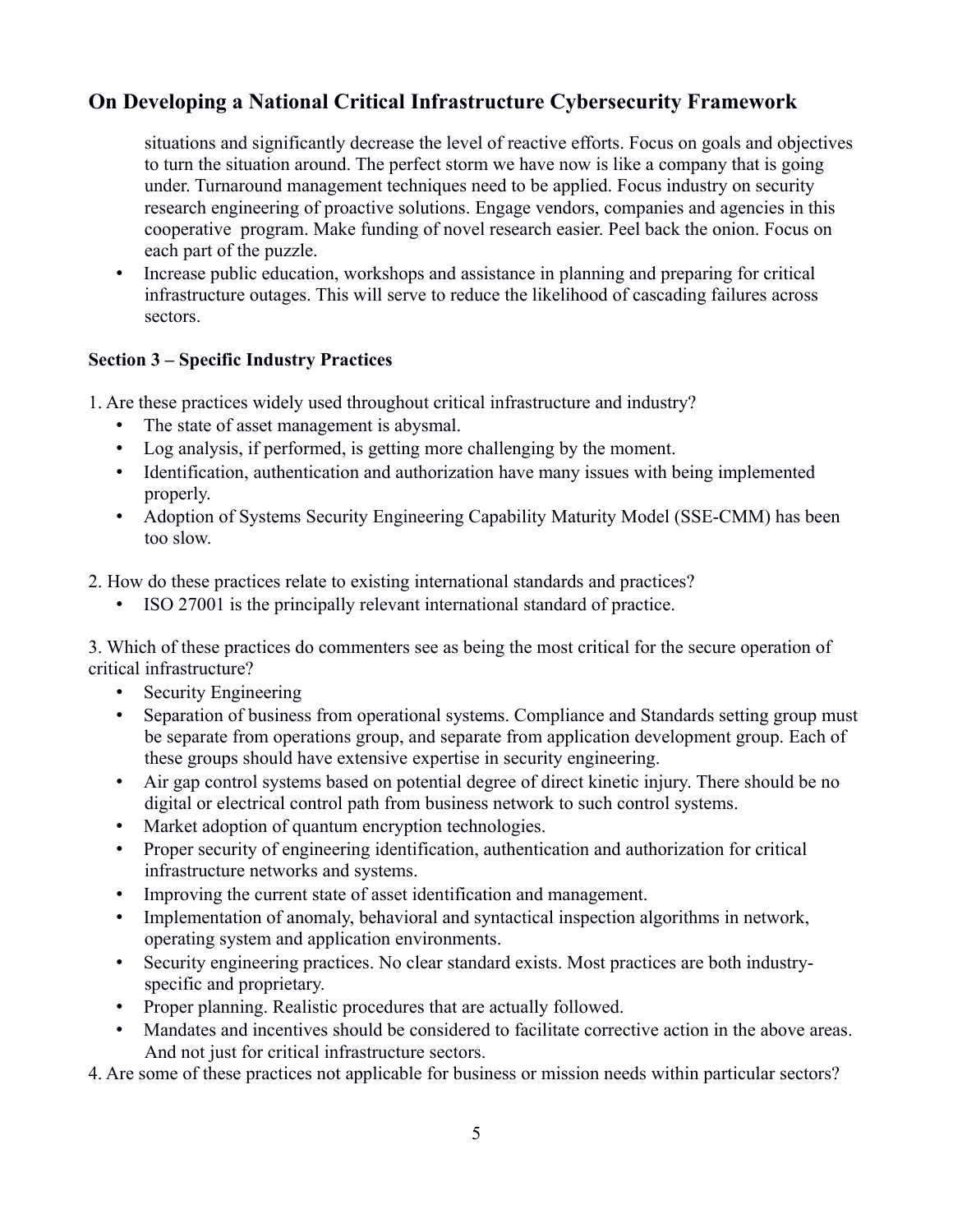• No response provided

5. Which of these practices pose the most significant implementation challenge?

- Proper security engineering discipline, and publicly available common Body of Knowledge.
- • Getting everyone focused on re-engineering to prevent security incidents.

6. How are standards or guidelines utilized by organizations in the implementation of these practices?

- Frameworks provide the flexibility to be creative in tailoring to the environment so that the level of effort and expense to comply may be minimized or eliminated.
- Because there are so many frameworks to choose from, and there being no standardized actionable standards mandated, there is virtually no way to ensure a repeatable, sustainable and measurable implementation of security controls.
- Implementation generally does not progress well until there is a compromise of data, or there is a regulatory mandate that has a data reporting requirement.
- Some organizations have policies, standards and procedures addressing some or all of these areas. Their degree of completeness and utilization varies widely.

7. Do organizations have a methodology in place for the proper allocation of business resources to invest in, create and maintain IT standards?

• This depends on the maturity of the organization. If the organization does not routinely incorporate maturity models and continuous improvement into its operational processes, then it should do so.

8. Do organizations have a formal escalation process to address cybersecurity risks that suddenly increase in severity?

- Even where such a process exists, there is detail lacking for the technical response on the network side. Regarding access to applications and data, most organizations lack the ability to automate the deauthorization process, not to mention the lack of dynamic attribute based access control.
- Organizations that do not actively follow a functional set of security processes are going to have issues responding and escalating effectively.

9. What risks to privacy and civil liberties do commenters perceive in the application of these practices?

- • Risk of disclosure of personal information. Ownership of this information is often unclear. The individual lacks capability to update appropriate information and trigger update to downstream systems. Systems lack the ability to inform the individual of all downstream disclosures. Personal information should be locked and encrypted by the individual, and accessible only for permitted uses. The individual should be able to inspect all downstream disclosures and uses. All downstream users of the data also have a liability stake in tracking downstream disclosures and uses.
- Due to the swiss cheese nature of the current state of cyber security there is already a plethora of personal data available. This does not mean we should throw up our hands. While those currently alive are potentially exposed to financial, political and other risks, a lot of work still